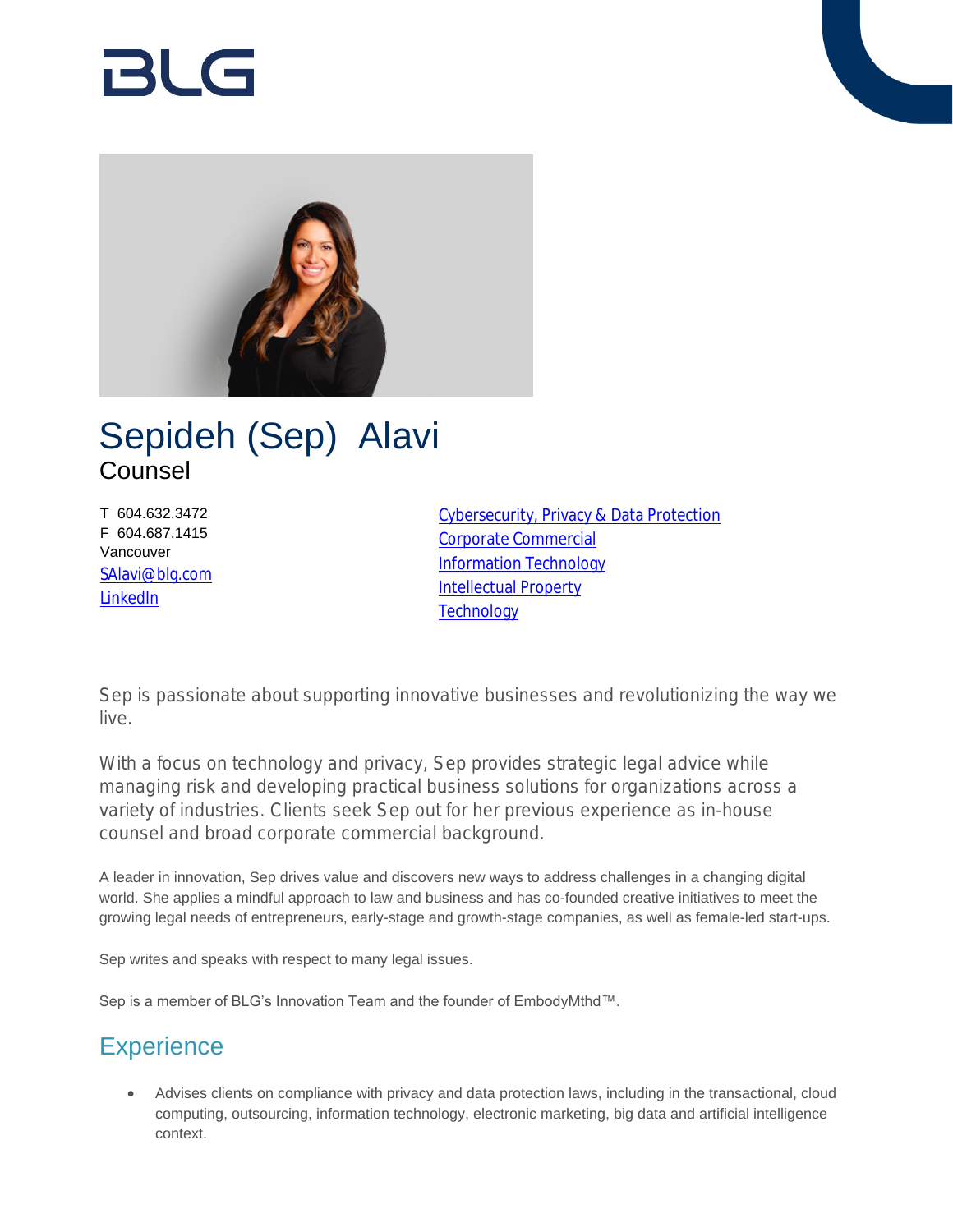# 151 (s

- Develops cybersecurity and privacy compliance programs for clients, including data mapping, policies and procedures, impact assessments, incident reporting, access requests, product development, and other related controls.
- Assists clients on complex commercial agreements and international negotiations, including software licensing, supply and service, and intellectual property collaboration agreements.
- Supports client's legal risk mitigation with respect to innovations, including autonomous vehicles, digital twins, and artificial intelligence.
- Advises clients on a broad range of corporate commercial matters, including corporate structuring, corporate governance, mergers and acquisitions, and advertising and marketing.

# Insights & Events

- Canada's Consumer Privacy Protection Act (Bill C-27): Impact for businesses
- 2022 Privacy risk management Top tips for organizations
- Speaker, "Privacy compliance: What you need to know," CCCA 2022 In-House Counsel Bootcamp, February 2022
- Panelist, "Transportation & Supply Chain: A Shift In Movement," BLG In House Counsel Professional Series, September 2021
- Co-author, "Navigating Cybersecurity and Privacy in a COVID-19 World," CCCA, Nov. 6, 2020
- Author, Internet Law Chapter, Canadian Legal Education BC, Annual Review of Law and Practice, Jan 1, 2016 and Jan. 1, 2017
- Panelist, "Business Analytics and Privacy-related Risks," IAPP Canadian Privacy Symposium, May 2016
- Author, CASL Year in Review, BLG Information Technology Bulletin, Jan. 1, 2016
- Author, "Privacy Breach: Bank Fails to Promptly Advise Credit Bureaus of Inaccurate Personal Information as Mandated by its Privacy Policy," The Law of Privacy in Canada Blog, May 25, 2015

# Beyond Our Walls

#### **Professional Involvement**

- Member, Biometrics Institute
- Member, Canadian Bar Association
- Member, International Association of Privacy Professionals
- Member, Law Society of British Columbia

#### **Community Involvement**

- Advisory Committee Member, RIX Centre for Leadership Greater Vancouver Board of Trade
- Mentor, Mind, Body, Spirit Centre in British Columbia
- Member, Delta Gamma Alumni Association

### Awards & Recognition

GC Powerlist: Canada Teams 2019, Issued by The Legal 500, January 2019